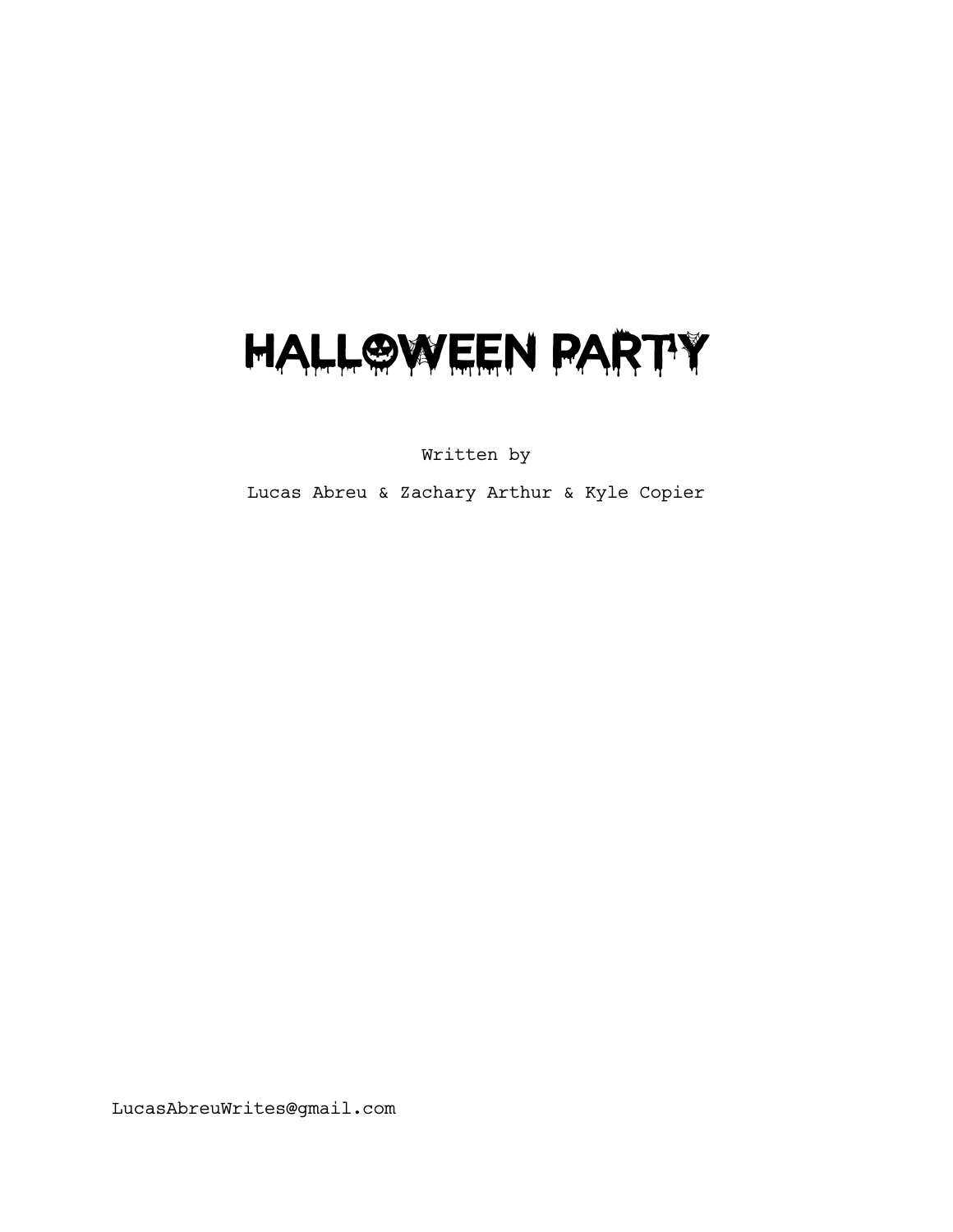## REPORTER

Breaking news tonight in Tempe, Arizona. Three dead, hundreds injured in a Halloween Party gone wrong on the outskirts of Arizona State University's campus.

SMASH CUT TO:

# **NEWSCAST**

TWO MUG SHOTS:

- CARMICHAEL (21, short Black chubby kid with a smile wide enough that it probably hurts his face) has a "cul-de-sac" haircut and lipstick all over his face.

- ALLIE (22, tall skinny woman who's far cooler than she has any idea about) looks like she's tested positive for multiple narcotics. Glossy eyed and faded, she's still on top of the world and doesn't give a fuck about her black eye.

The mug shots are sized down as a REPORTER speaks to camera.

## REPORTER

Two seniors at Arizona State University have been identified as key suspects. Carmichael Billingsley and Alesandra Adams were taken into custody after a standoff with the Tempe Police<br>department early this morning. Investigations into last night's horrific events are ongoing... More to come at nine.

FADE TO BLACK.

## **EXT. ARIZONA STATE UNIVERSITY CAMPUS - MORNING**

SUPER: TWO DAYS EARLIER

Halloween is around the corner and the campus is buzzing with excitement as students are already in different COSTUMES.

Sun shines on Carmichael dressed in a HARRY POTTER outfit with a poorly drawn lightning bolt on his forehead and Allie (AKA Alesandra) in no costume at all as they walk to class.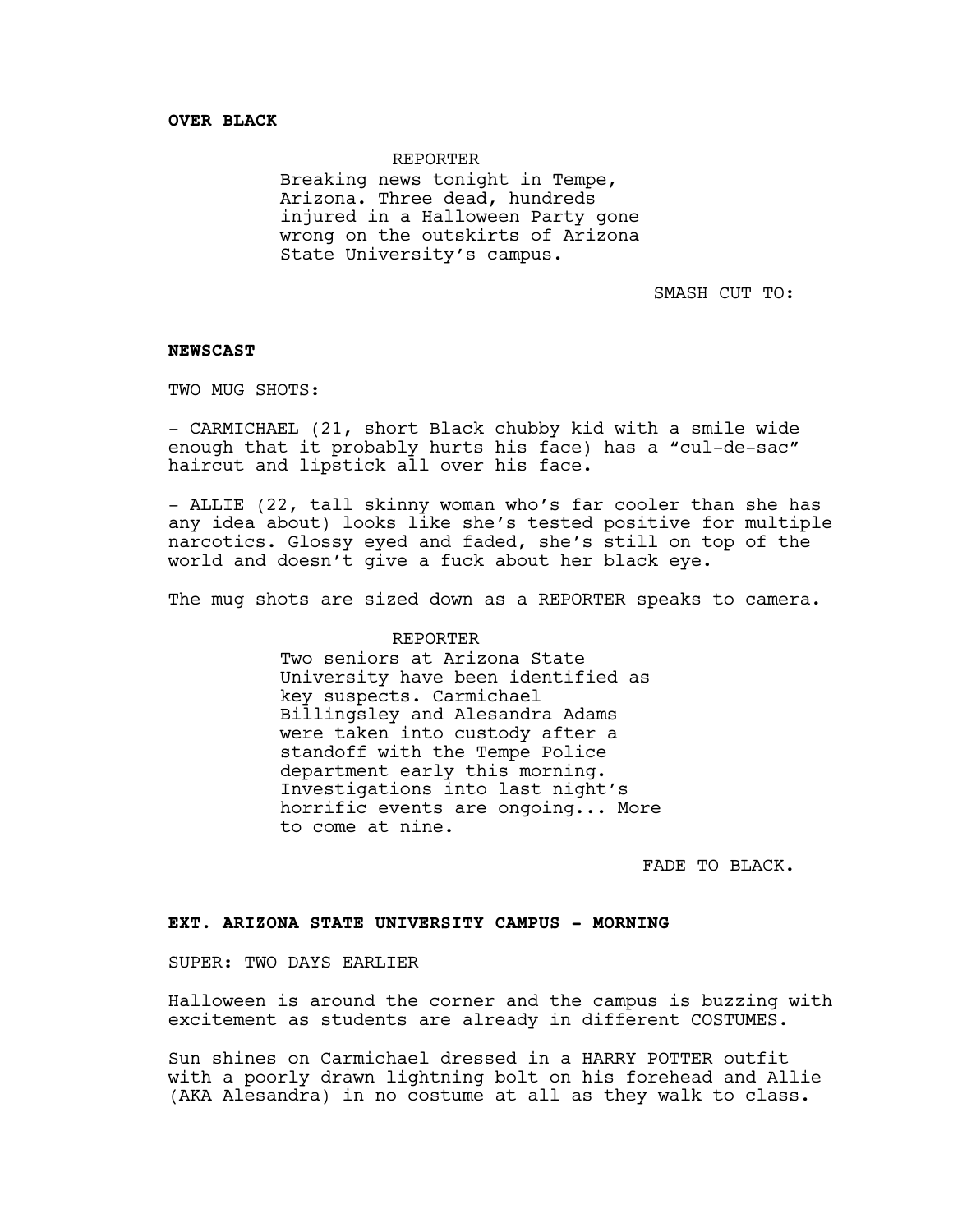# ALLIE

This weekend, we're doing it. I think we should try drugs.

## CARMICHAEL

You're not going to turn Harry Potter into a crack whore, Allie. (beat) Oh my God, you were serious.

## ALLIE

I'm not talking about meth or heroin here. I've just been meaning to get a little high.

#### CARMICHAEL

You "mean to try" different ice cream flavors. Not drugs.

## ALLIE

Grow up. We're seniors at the number one party school in the nation and have literally never been to a single party.

## CARMICHAEL

The devil comes in many forms I see. Listen, one day, long from now. The powers that be are going to be researching my time at this institution.

# ALLIE

Please stop.

#### CARMICHAEL

And they're going to find that not only did Carmichael Billingsley graduate Summa Cum Laude, but he also--

## ALLIE

--Never fucked a woman?

# CARMICHAEL

I mean, if it gets me a seat on the highest court in the land? Then who am I to interfere?

# ALLIE

You act so fucking weird around Halloween, I can't stand it.